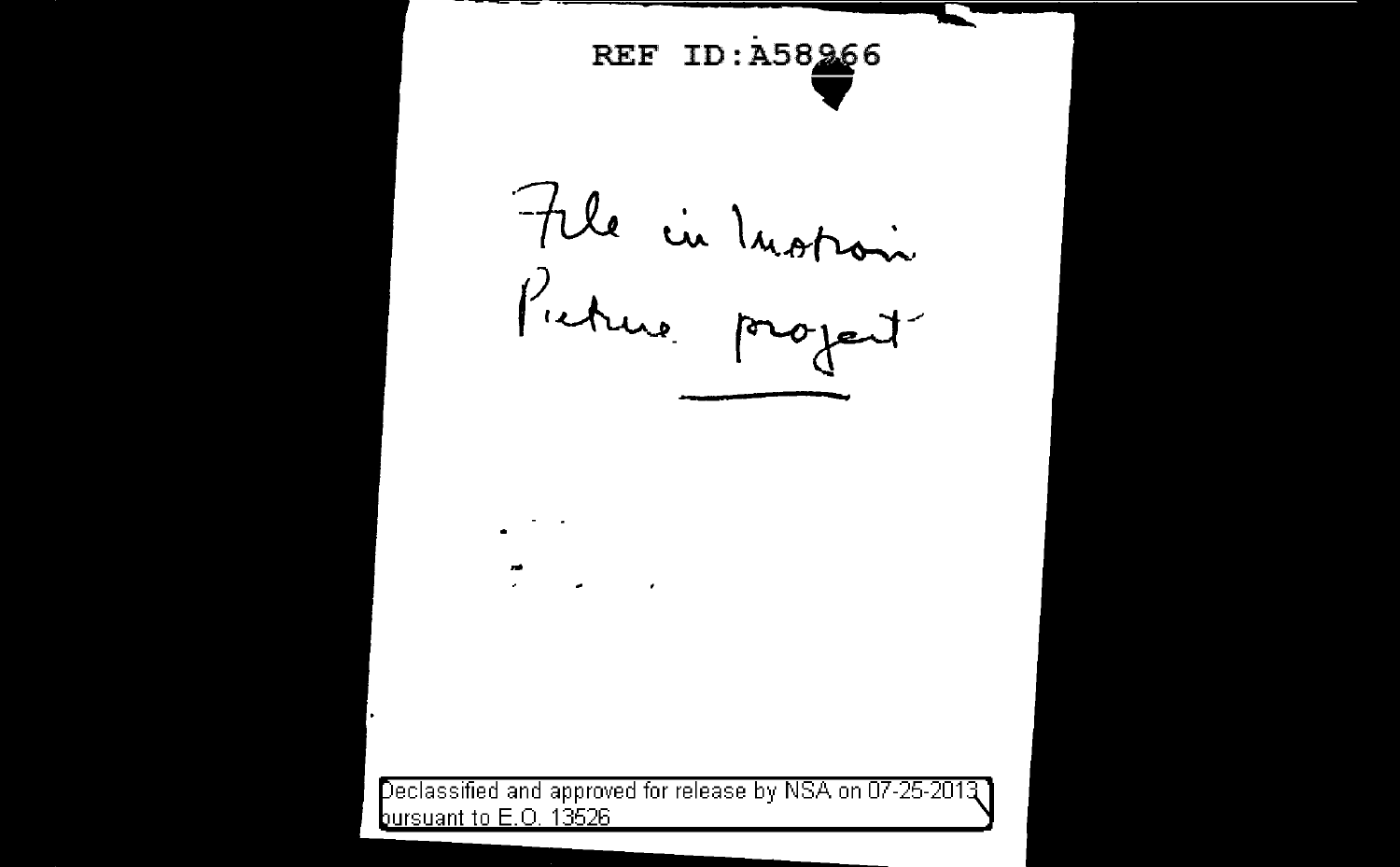8PSIS-2

9 May 1945

12. .

 $\sqrt{2}$  ,  $\sqrt{2}$  ,  $\sqrt{2}$  ,  $\sqrt{2}$  ,  $\sqrt{2}$  ,  $\sqrt{2}$  ,  $\sqrt{2}$  ,  $\sqrt{2}$  ,  $\sqrt{2}$ 

**DOREEDEDYAD8966** HJEITHIAL

Subject: Cryptographic Clearance for Carl Allensworth. 1st It.. **ASH 01640177** 

To: Commanding Officer, Signal Corps Photographic Center, Long Island City, New York (Attention: Intelligence (10ofil0

 $\mathbf{I}$ . The subject officer has been cleared in accordance with letter, The Adjutant General, AG 311.5 (12 Mar 45) OB-I-B-M, dated 21 March 1945, Subject: Clearance of Personnel for Cryptographic Duties, and copy of loyalty Check Sheet is inclosed herewith.

Compliance has not been made with Paragraph 6, above mentioned 2. letter. Inclosed is Adjutant General certificate in duplicate, since photographs of subject officer are not available this station. It is requested that your station secure photographs and attach one full face and one profile to each copy. The original should be sent to the Adjutant General, together with the letter of transmittal and the. duplicate copy should be retained in subject's 201 file.

For the Commanding Officer:

Orson P. Jones lat Lt., Signal Corps, Post Intelligence Officer.

Incls: 3

Incl 1 LCS-Allensworth

- Incl 2 Ltr of Transmittal to AG (dup)
- · Incl 3 AG certificate (dup)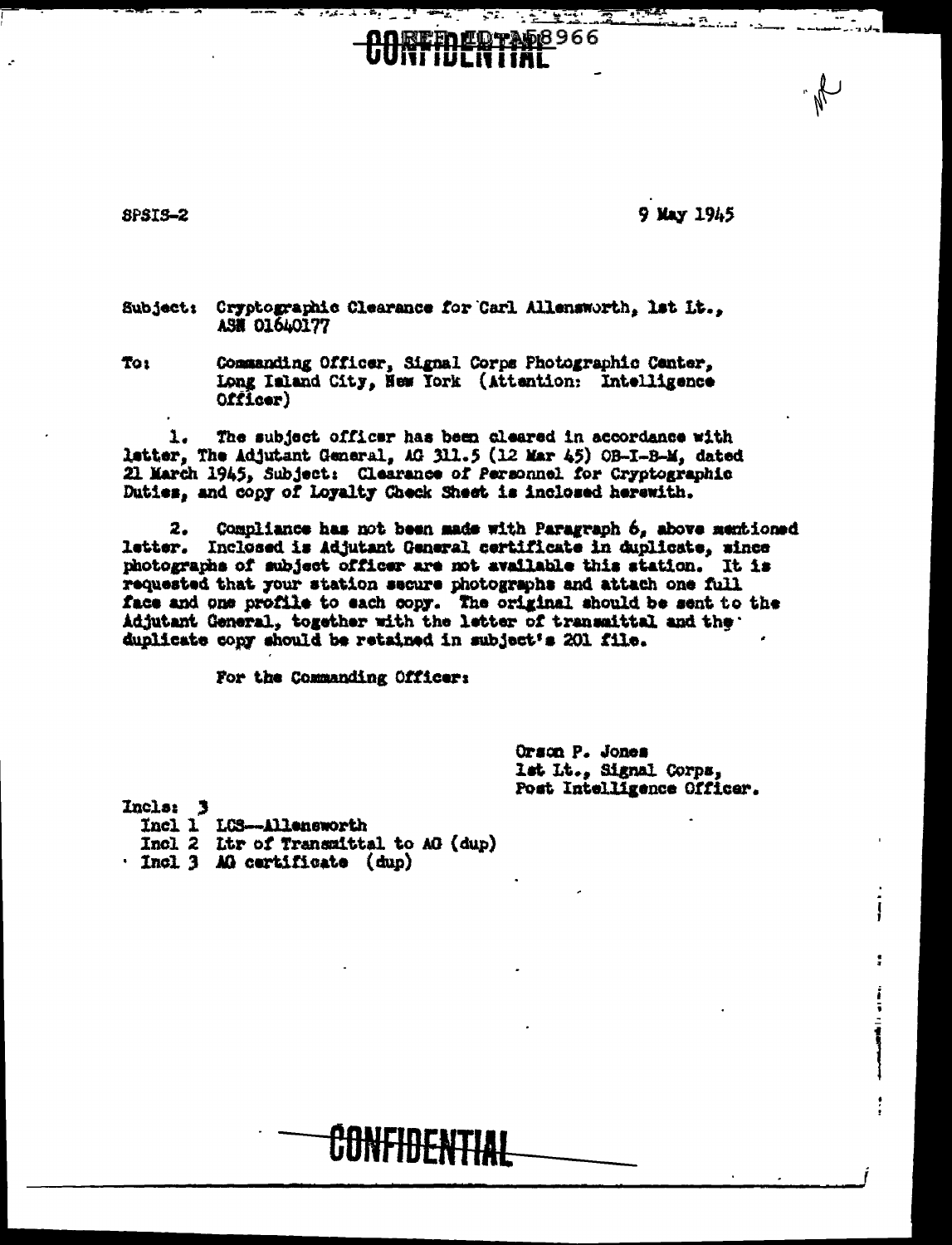|                                                 |                |                         |                                                                                                                         | EXPEDITE  |                     |                              |                                          |                             |
|-------------------------------------------------|----------------|-------------------------|-------------------------------------------------------------------------------------------------------------------------|-----------|---------------------|------------------------------|------------------------------------------|-----------------------------|
| SUESSCT'S NAME                                  |                |                         | DATE INENETE /ENTIRES AND 3966                                                                                          |           |                     |                              | ARMY SERIAL NO.                          |                             |
| DATE AFLE LALLENSHORTH COUNTRY                  |                |                         | 25 March 1942                                                                                                           |           | curst Lt.           |                              | <b>UL640177</b>                          |                             |
|                                                 |                |                         |                                                                                                                         |           |                     |                              |                                          |                             |
| OFFERINANCES & PORTHICH KNOWN                   |                | $UzSzAz$                |                                                                                                                         |           |                     | CITIZENSBIPLOND, HORLOQUIRED |                                          |                             |
|                                                 |                |                         |                                                                                                                         |           |                     |                              |                                          |                             |
| None<br><b>RELATIONSHIP</b><br><b>NAME</b>      |                |                         | DATE OF BIRTH                                                                                                           |           | COUNTRY OF BIRTH    |                              | <b>CITIZENSHIP</b>                       |                             |
|                                                 |                |                         |                                                                                                                         |           |                     |                              |                                          | AND HOW ACQUIRED            |
| <b>SPOUSE</b>                                   |                |                         |                                                                                                                         |           |                     |                              |                                          |                             |
| <b>FATHER</b>                                   | Dorothy W.     |                         | <b>107</b><br>12 Aug.                                                                                                   |           | 0.5.1.              |                              | U.S. by birth                            |                             |
| <b>MOTHER Maiden Nume NCATI A.</b>              |                |                         | 9 Jan.<br>172                                                                                                           |           | U.S.A.              |                              | $0.5 - 1$                                |                             |
| FATHER-IN-LAW VInez Zaiser                      |                |                         | 6 Nay<br>180                                                                                                            |           | U.S.A.              |                              | $\sqrt{0.8}$ , $\sqrt{0.8}$              |                             |
| MOTHER-IN-LAW \\Mm. Etsensperger                |                |                         | ووسيده                                                                                                                  |           | U.S.A.              |                              | 0.8.1                                    |                             |
| <b>BROTHERS AND</b>                             |                | Alice M. Etzensperger   |                                                                                                                         |           | 0.5.A.              |                              | $\overline{\mathbf{u}}$ . $\mathbf{s}$ . |                             |
| <b>SISTERS</b>                                  | John Henry     |                         | $ 10 \text{ Aug. } 12 $                                                                                                 |           | U.S.A.              |                              | $U_{\bullet}S_{\bullet}$ "               | 8                           |
|                                                 | Wary Ruth      |                         | 29 Nov. 121                                                                                                             |           | $\mathbf{ILS}$ .    |                              | <u>u.g. a</u>                            |                             |
| PRIOR ADDRESSES FOR TEN YEARS WITH DATES        |                |                         |                                                                                                                         |           |                     |                              |                                          |                             |
|                                                 |                |                         | Yale Univ., New Haven - 'till June '55;                                                                                 |           |                     |                              |                                          |                             |
|                                                 |                |                         | Whitefield, N.H. Summers '55 - '59 (June to Sept.);                                                                     |           |                     |                              |                                          |                             |
|                                                 |                |                         | Londonderry, Ut. Dec. to Mar. '56; Irvington, Va. Dec. to May '57; Tucson, Arizona,                                     |           |                     |                              |                                          |                             |
|                                                 |                |                         | Oct. '57 to Apr. '58; N.Y.C. Hotels for short periods 617 W. 113th St., Oct '58 .Juna'!                                 |           |                     |                              |                                          |                             |
| and date last communicated with)                |                |                         | OFOREIGRERS INCOLUTION AND RESOLUTION OF THE REGISTRATION HAVE CONNECTIONS (Include relationship, address, citizenship, |           |                     |                              |                                          |                             |
|                                                 |                |                         |                                                                                                                         |           |                     |                              |                                          |                             |
|                                                 |                |                         |                                                                                                                         |           |                     |                              |                                          |                             |
| None                                            |                |                         |                                                                                                                         |           |                     |                              |                                          |                             |
|                                                 |                |                         |                                                                                                                         |           |                     |                              |                                          |                             |
| known)                                          |                |                         | THREE RESPONSIBLE PERSONS OF YOUR ACQUAINTANCE, NOT RELATIVES OR EMPLOYERS (Include address and number of years         |           |                     |                              |                                          |                             |
|                                                 |                |                         |                                                                                                                         |           |                     |                              |                                          |                             |
|                                                 |                |                         | Mr. Neil MacNeil, Ass't. Managing Editor, The New York Times - 12 yrs.                                                  |           |                     |                              |                                          |                             |
|                                                 |                |                         | Miss Evelyn Peirce, Compton Adv. Agency, N.Y.C. - 10 yrs.                                                               |           |                     |                              |                                          |                             |
|                                                 |                |                         |                                                                                                                         |           |                     |                              |                                          |                             |
|                                                 |                |                         | Miss Monica McCall, Myron Selznick Agency, 610 5th Ave, N.Y.C. - 10 yrs.                                                |           |                     |                              |                                          |                             |
|                                                 |                |                         |                                                                                                                         |           |                     |                              |                                          |                             |
| None                                            |                |                         |                                                                                                                         |           |                     |                              |                                          |                             |
|                                                 |                |                         |                                                                                                                         |           |                     |                              |                                          |                             |
|                                                 |                |                         | DATE, PUPPOSE, AND LENGTH OF STAY IN ANY FOREIGN COUNTRIES YOU MAY HAVE VISITED                                         |           |                     |                              |                                          |                             |
|                                                 |                |                         |                                                                                                                         |           |                     |                              |                                          |                             |
|                                                 |                |                         | Canada - 2 weeks in Aug. 1927 - vacation                                                                                |           |                     |                              |                                          |                             |
|                                                 |                |                         | Mexico - several visits of 1 day or less in 1957 - 1958 - sight-seeing                                                  |           |                     |                              |                                          |                             |
|                                                 |                |                         | ARRESTS, INDICTMENTS, AND CONVICTIONS OTHER THAN MINOR TRAFFIC VIOLATIONS (Give date, offense, and disposition)         |           |                     |                              |                                          |                             |
|                                                 |                |                         |                                                                                                                         |           |                     |                              |                                          |                             |
| <b>None</b>                                     |                |                         |                                                                                                                         |           |                     |                              |                                          |                             |
|                                                 |                |                         |                                                                                                                         |           |                     |                              |                                          |                             |
| LIST MEMBERSHIP IN ALL ORGANIZATIONS SINCE 1930 |                |                         |                                                                                                                         |           |                     |                              |                                          |                             |
|                                                 |                |                         |                                                                                                                         |           |                     |                              |                                          |                             |
|                                                 |                |                         | Dramatists Guild of Authors League of America                                                                           |           |                     |                              |                                          |                             |
|                                                 |                |                         | Rotary Club - Whitefield, N.H. (1959) REE EMPLOYMENTS                                                                   |           |                     |                              |                                          |                             |
|                                                 |                | FIRM'S NAME AND ADDRESS |                                                                                                                         |           | DATES OF EMPLOYMENT |                              | REASON FOR LEAVING                       |                             |
|                                                 |                |                         |                                                                                                                         |           |                     |                              |                                          |                             |
|                                                 |                |                         | Central United Nat. Bank, Cleveland, Ohio 1930-1932                                                                     |           |                     |                              | Further schooling                        |                             |
|                                                 |                |                         |                                                                                                                         |           |                     |                              |                                          |                             |
| The Forty Niners, Inc. (Summer Stock Co)        |                |                         |                                                                                                                         |           |                     |                              |                                          |                             |
| Whitefield, N.H.                                |                |                         |                                                                                                                         | 1935–1939 |                     |                              |                                          | Dissolution of Organization |
| National Youth Administration of Va.            |                |                         |                                                                                                                         |           |                     |                              |                                          |                             |
|                                                 |                |                         | (Commanity Drame Shregram JURLOUGHED, OR ASKED TO REDec.FROLOGIMerit STY SERRetains Foot Forthe WinGrs                  |           |                     |                              |                                          |                             |
| $\Box$ YES                                      | $\Box$ NO      |                         | IF ANSWER IS "YES", EXPLAIN                                                                                             |           |                     |                              |                                          |                             |
| x.                                              |                |                         |                                                                                                                         |           |                     |                              |                                          |                             |
|                                                 |                |                         | CERTIFICATION- I CERTIFY THAT THE FOREGOING ANSWERS ARE TRUE AND CORRECT TO THE BEST OF MY KNOWLEDGE AND BELIEF.        |           |                     |                              |                                          |                             |
|                                                 |                |                         |                                                                                                                         |           |                     |                              |                                          |                             |
|                                                 |                |                         |                                                                                                                         |           |                     |                              |                                          |                             |
|                                                 |                |                         |                                                                                                                         |           |                     |                              |                                          |                             |
|                                                 | April 21, 1945 |                         |                                                                                                                         |           |                     | <b>SIGNATURE</b>             |                                          | 25-24039-3M                 |

l,